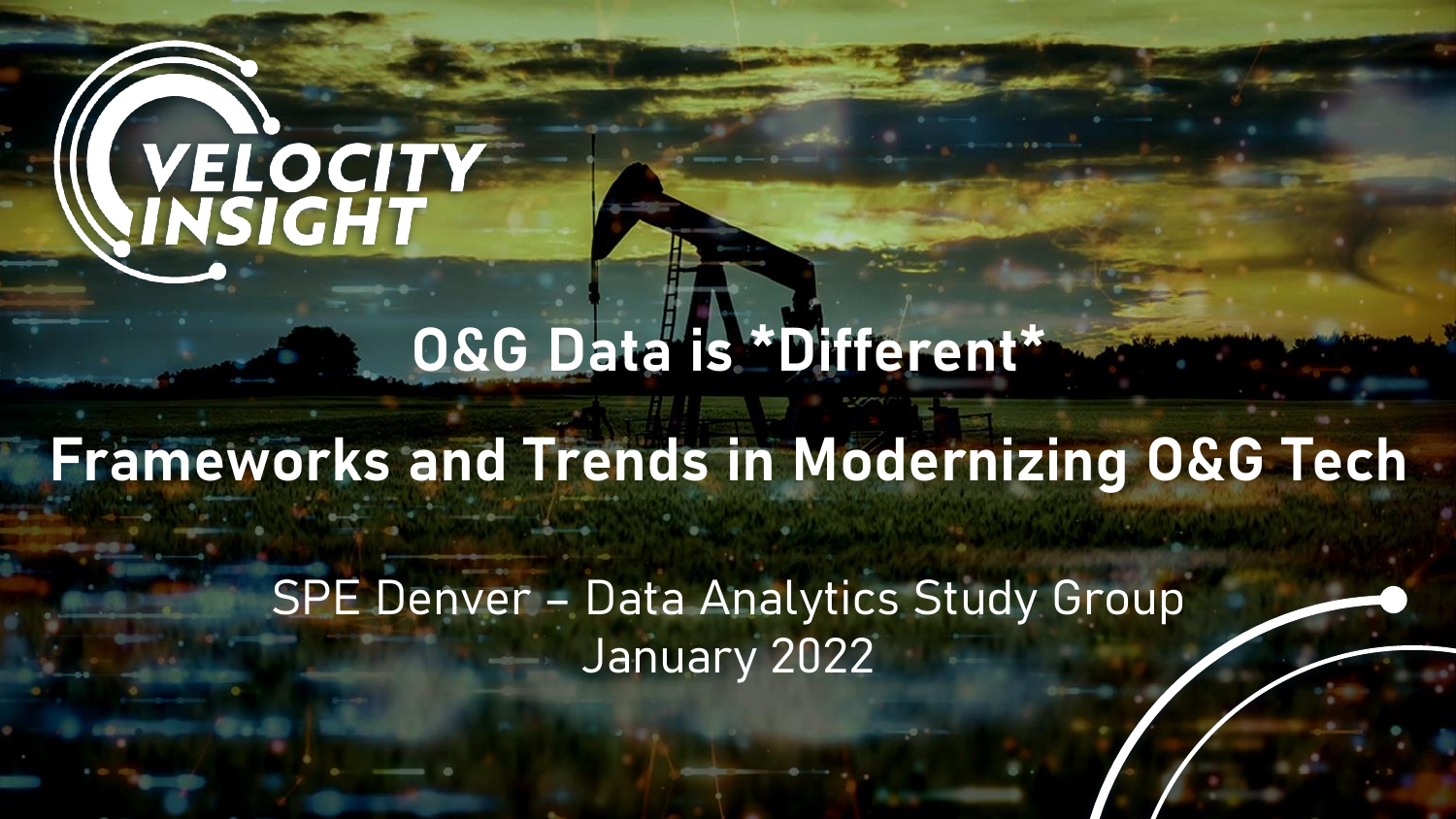#### *OUTLINE*

- Orienting yourself in 2022
	- O&G Data is \*Different\*
	- The Data Pyramid
	- The Software Proliferation Landscape
	- The Big Six

• 2021 E&P Software Survey Results

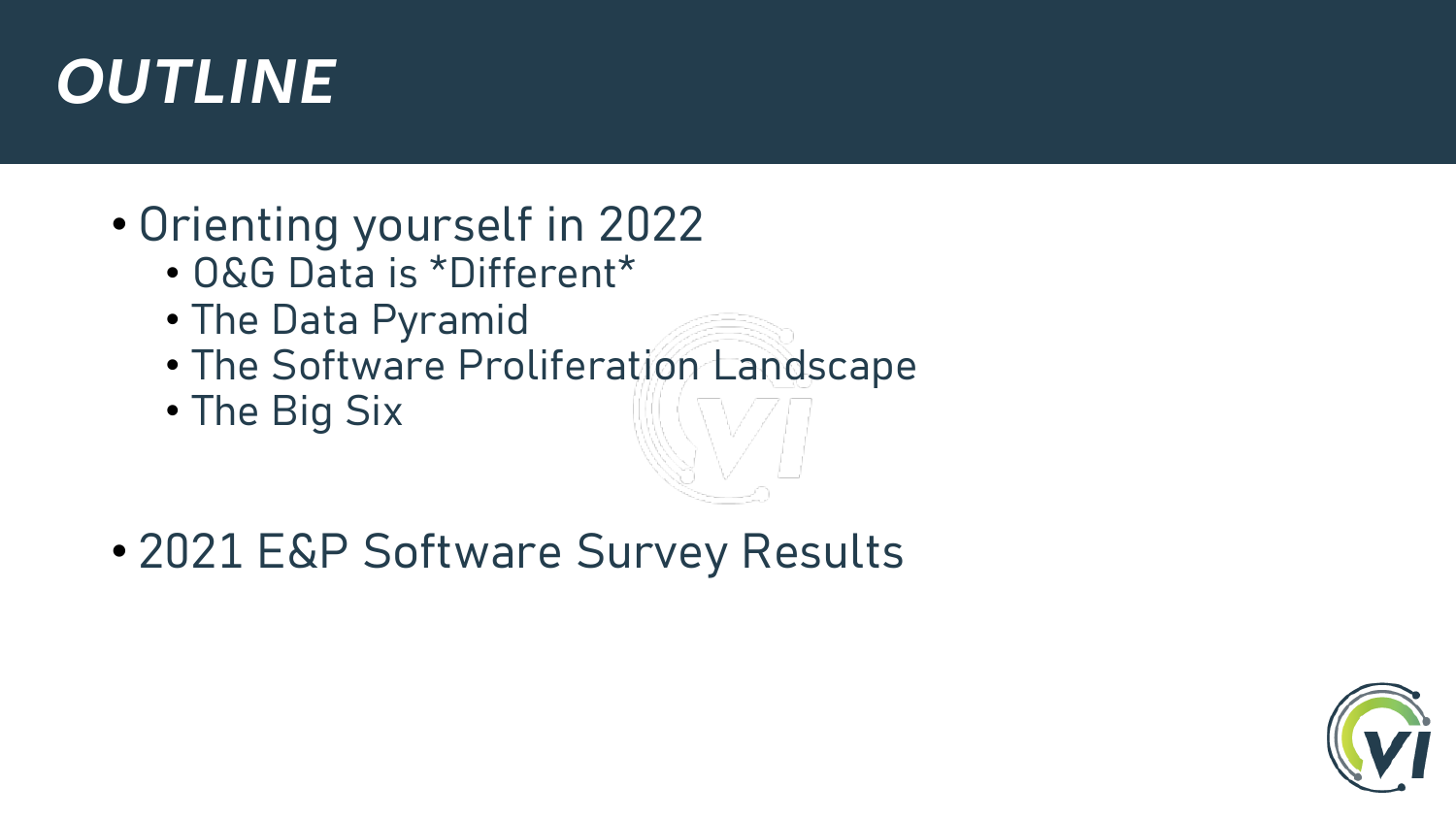#### *O&G DATA IS \*DIFFERENT\**



There are some *good reasons* E&P digital transformation has been slow, and they both *dampen* and *differentiate* how O&G can and will change

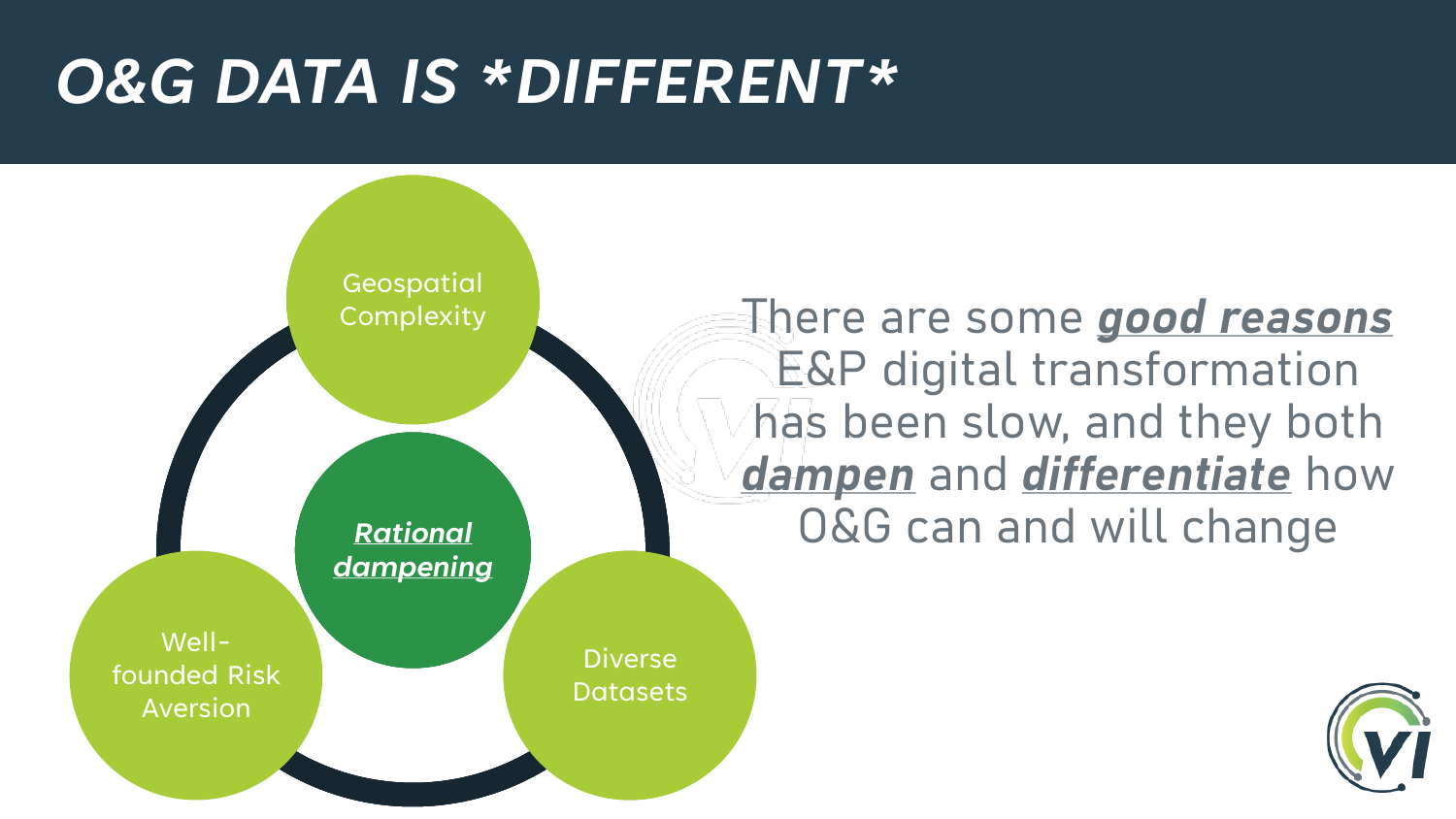## *THE DATA PYRAMID*

Effort required is arguably smallest at the top – the real work is at the bottom and in the middle



AI and ML are just like other advanced analytical tools – Garbage In leads to Garbage Out

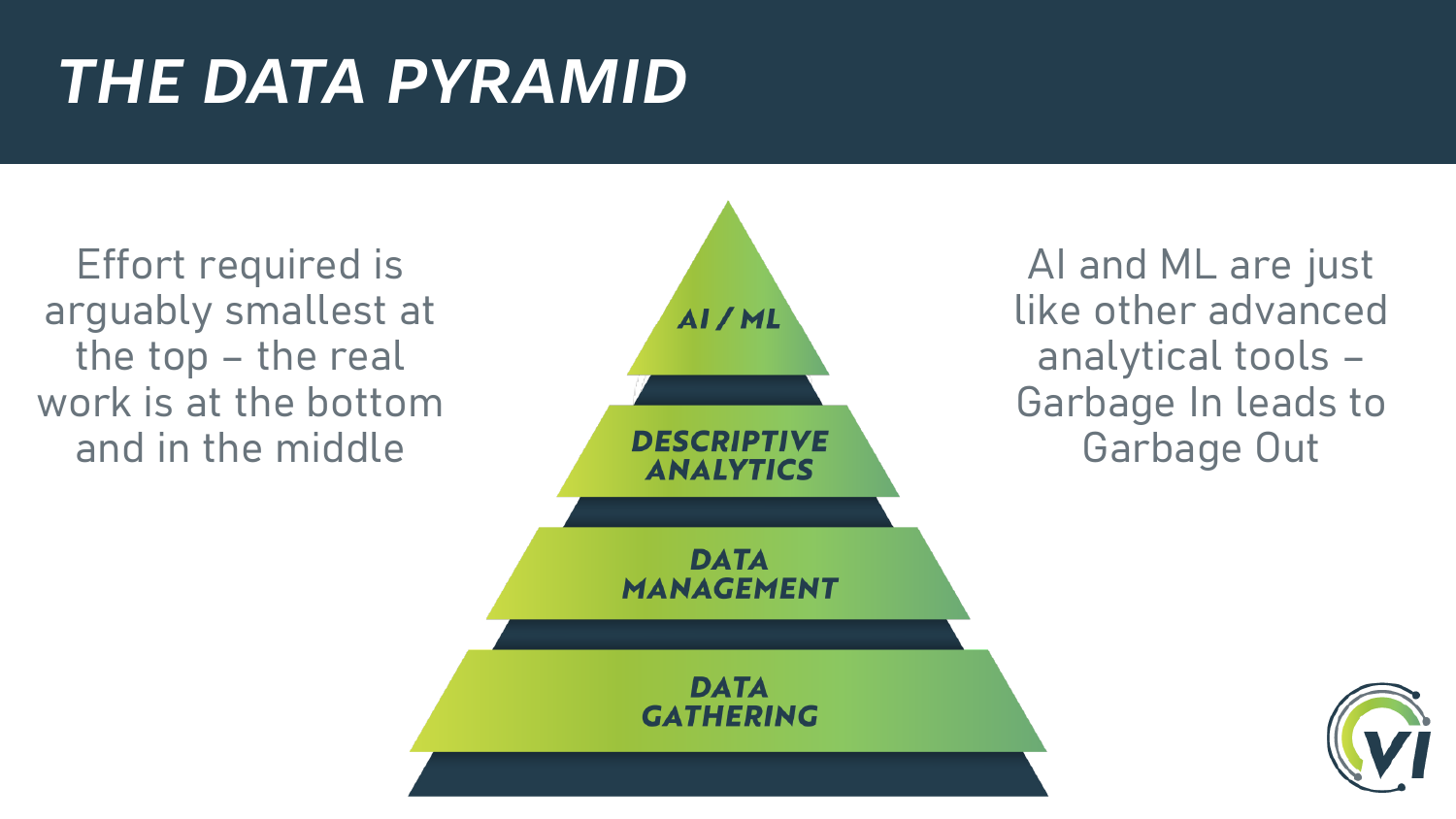#### *THE SOFTWARE PROLIFERATION LANDSCAPE* **80's 20's 00's** In-house custom software design Cloud, GUI, pay-go architectures Early data integration tools **Supermajors** Full democratizationLarge independents **Microsoft** INTEGRA neloton **Azure** well focused **ArcGIS** UC Energy Software **PHD** *Owin* **ENERTIA in** Power BI SOFTWARE TIBC<sup>o</sup> Spotfire® **Landmark ARIES NolfePak** CORVA -Usability **-**Cost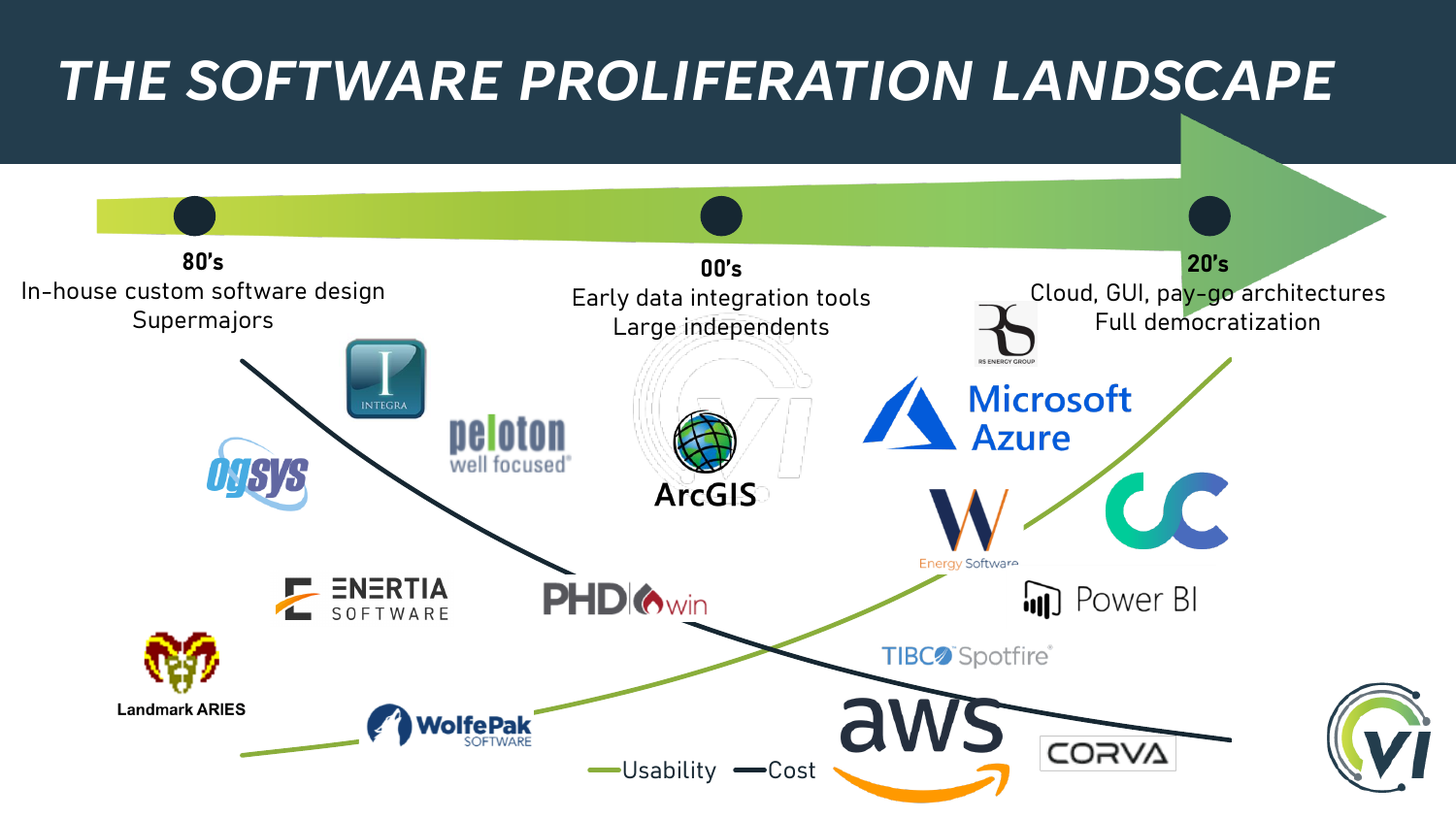#### *SOFTWARE INVENTORY – 300 AND GROWING*

| Tool count by vendor |                        |                    |            |     |        |                    |                 |     |              |                             | Vendor                         | Count           |
|----------------------|------------------------|--------------------|------------|-----|--------|--------------------|-----------------|-----|--------------|-----------------------------|--------------------------------|-----------------|
| Landmark             | <b>IHS Markit</b>      | P2 Energ   Peloton |            |     | Avatar |                    | Weat            | Ene |              | PDS Wol                     | Landmark                       | 23              |
|                      |                        |                    |            |     |        |                    |                 |     |              |                             | Schlumberger                   | 21              |
|                      |                        |                    |            |     |        |                    |                 |     |              |                             | Emerson/Paradigm               | 15              |
|                      |                        |                    |            |     |        |                    |                 |     |              |                             | Enverus                        | 15              |
|                      |                        |                    | 7          |     | 6      |                    |                 |     |              |                             | <b>IHS Markit</b>              | 15              |
|                      |                        |                    |            |     |        |                    |                 |     |              |                             | Kappa                          | 12 <sub>2</sub> |
|                      | 15                     | <b>Emerson</b>     | Mi4        |     |        |                    |                 |     | <br>         | $\sim$ $\sim$<br>           | Quorum Software                | 11              |
| 23                   | Kappa                  | 3                  |            |     |        |                    |                 |     |              |                             | Aucerna                        | 10 <sub>1</sub> |
| Schlumberger<br>21   |                        |                    | <b>OVS</b> | Dy  | 444    |                    |                 |     | <b>L.</b>    | $L_{\rm{m}}$<br>1. <b>.</b> | Open Source                    | 8               |
|                      |                        | <b>ROGII</b>       |            |     |        |                    |                 |     |              |                             | P2 Energy Solutions            |                 |
|                      |                        |                    |            | E&  |        |                    |                 |     |              |                             | Peloton                        |                 |
|                      |                        | <b>AVEVA</b>       | <b>SAP</b> | Ea  | Insi   | $\sim$<br>$\cdots$ |                 |     |              |                             | Avatar Systems                 | 6               |
|                      | 12                     |                    |            |     | Int    |                    |                 |     |              |                             | Weatherford                    |                 |
|                      | <b>Quorum Software</b> | Corva              |            | Ele |        | Os                 | 44              |     |              |                             | Enerpact                       |                 |
|                      |                        |                    |            |     | Iro    |                    |                 |     |              | .                           | <b>PDS Energy</b>              |                 |
|                      |                        | Digital            |            | eLy | Kel    | Pal                |                 |     |              |                             | Wolfepak Software              |                 |
| Emerson/Paradigm     |                        |                    |            | En  |        |                    |                 |     |              | $\sim$                      | Emerson                        | 3               |
|                      |                        | ihs                |            |     | Kin    | Pa                 |                 |     |              |                             | <b>ROGII</b>                   | 3               |
|                      |                        |                    |            | En  | Lan    | <b>PDQ</b>         | Sit             |     |              |                             | <b>AVEVA</b>                   | 2               |
|                      | Aucerna                | Infostat           |            | En  |        |                    |                 |     |              |                             | Corva                          | $\overline{2}$  |
| 15                   |                        |                    |            |     | Lav    | Pe                 | Sot             |     |              |                             | Digital Oil & Gas<br>Solutions | $\overline{2}$  |
|                      | 10                     | <b>iWell</b>       |            | EN  | Liq    |                    | So              | Ur  | <br>$\sim$   | $\cdots$<br>$\sim 100$      | ihs                            | $\overline{2}$  |
| <b>Enverus</b>       |                        |                    |            |     |        |                    |                 |     |              |                             | Infostat                       | $\overline{2}$  |
|                      |                        | Katalys            |            | En  | Mi     | Per                | Sto             | Val |              |                             | iWell                          | $\overline{2}$  |
|                      | <b>Open Source</b>     |                    |            |     | Mi     | Pet                |                 | Val | $W_{\cdots}$ | W<br>$\mathsf{W}_{\cdots}$  | Katalyst Data                  | 2               |
|                      |                        | Metaki             |            |     |        |                    |                 |     |              |                             | Management                     |                 |
| 15                   | 8                      |                    |            |     |        |                    | Fie Mo Pet Tamr | Vin | W   W        | Z                           | <b>Total</b>                   | 309             |

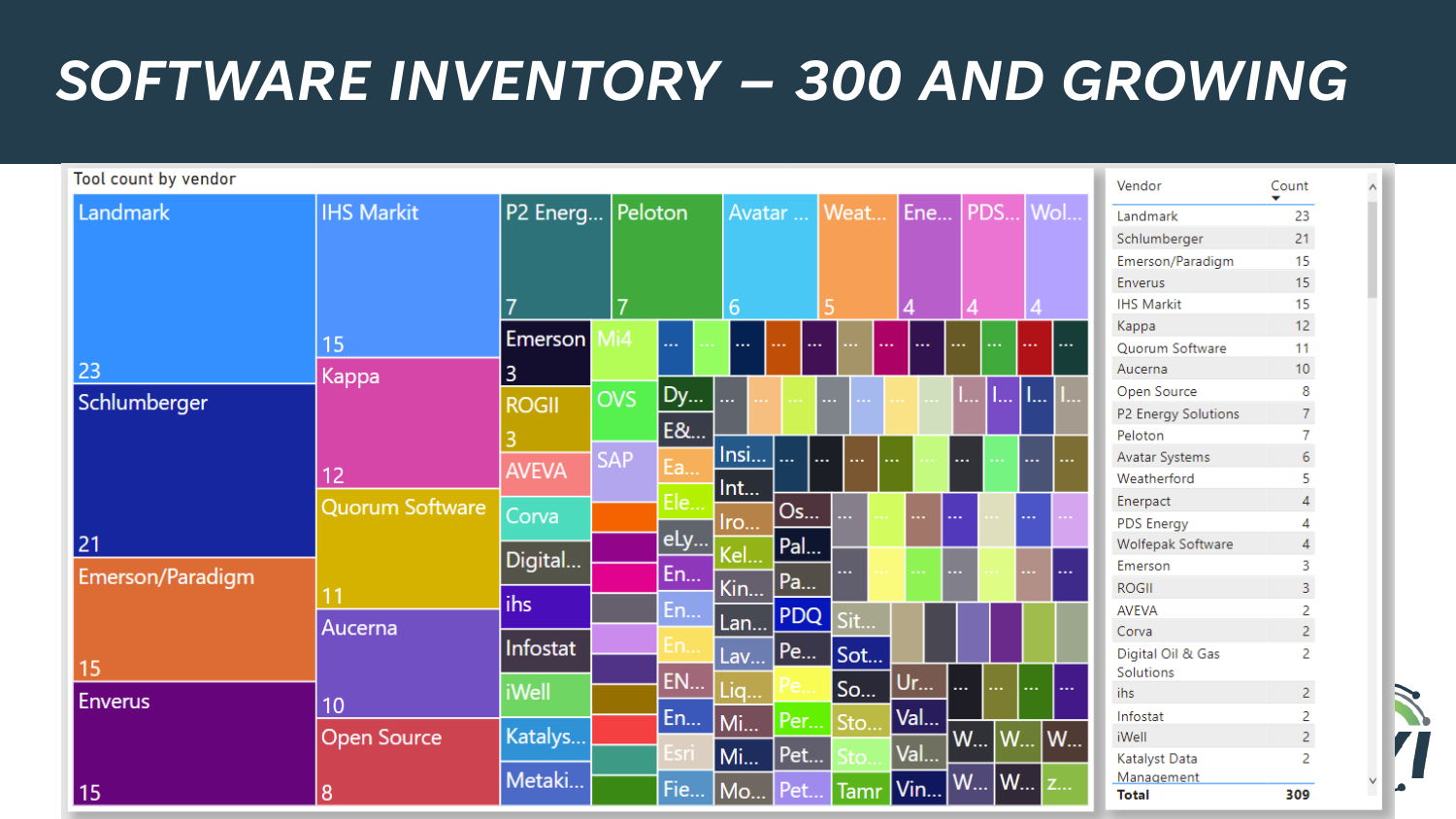#### *THE BIG SIX*



1) Highly integrated with the rest of the Big 6

- 2) Central to the basic functions of an E&P
- 3) Expensive to Rip & Replace

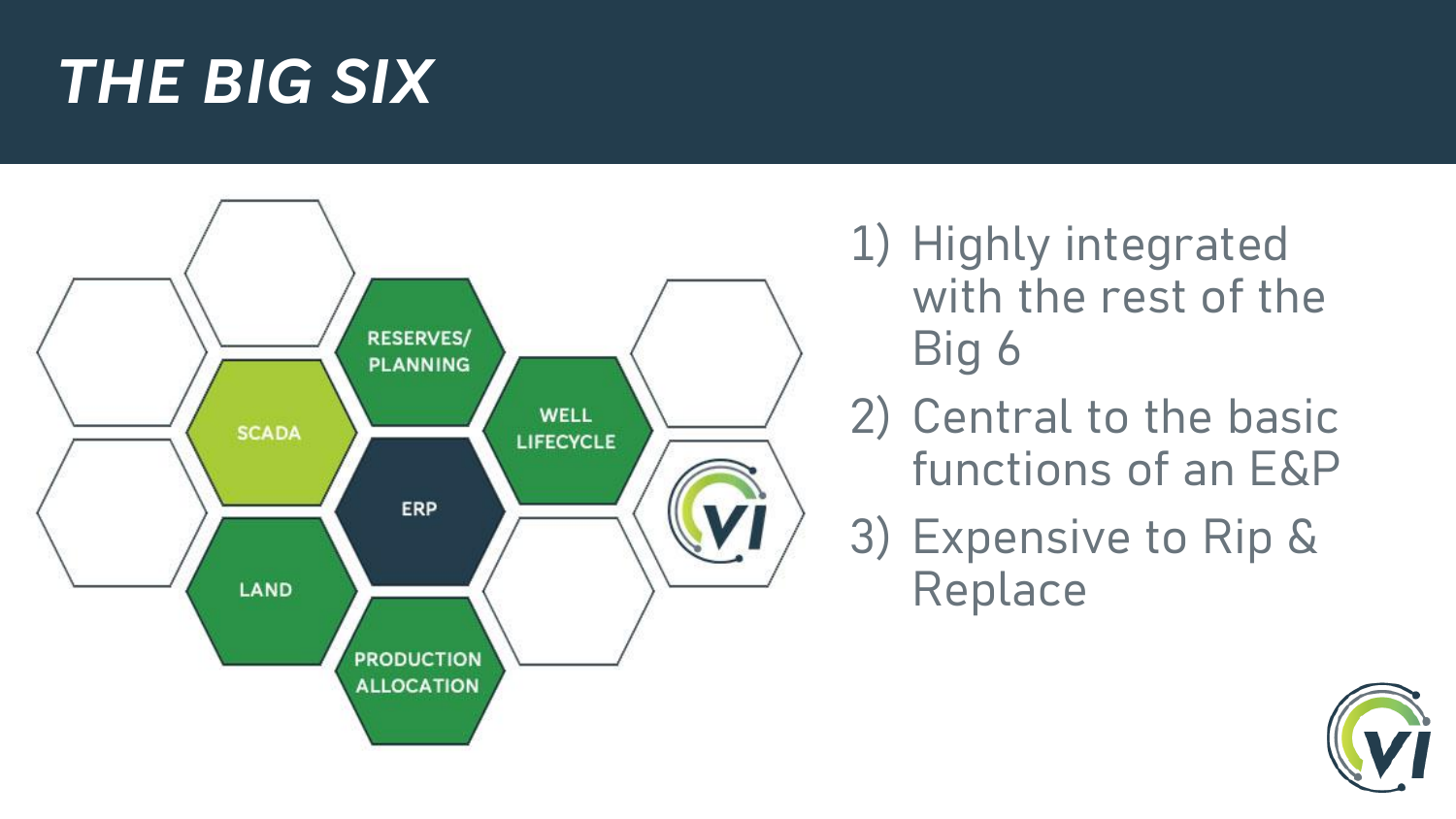#### *THE HEART OF AN E&P*



#### **ERP – Enterprise Resource Planning**

**What it does:** Accounting, workflow management, and much, much more

**Examples:** SAP, Enertia, Quorum, Integra, Bolo, Excalibur, OGSYS, JD Edwards, etc., etc., etc.

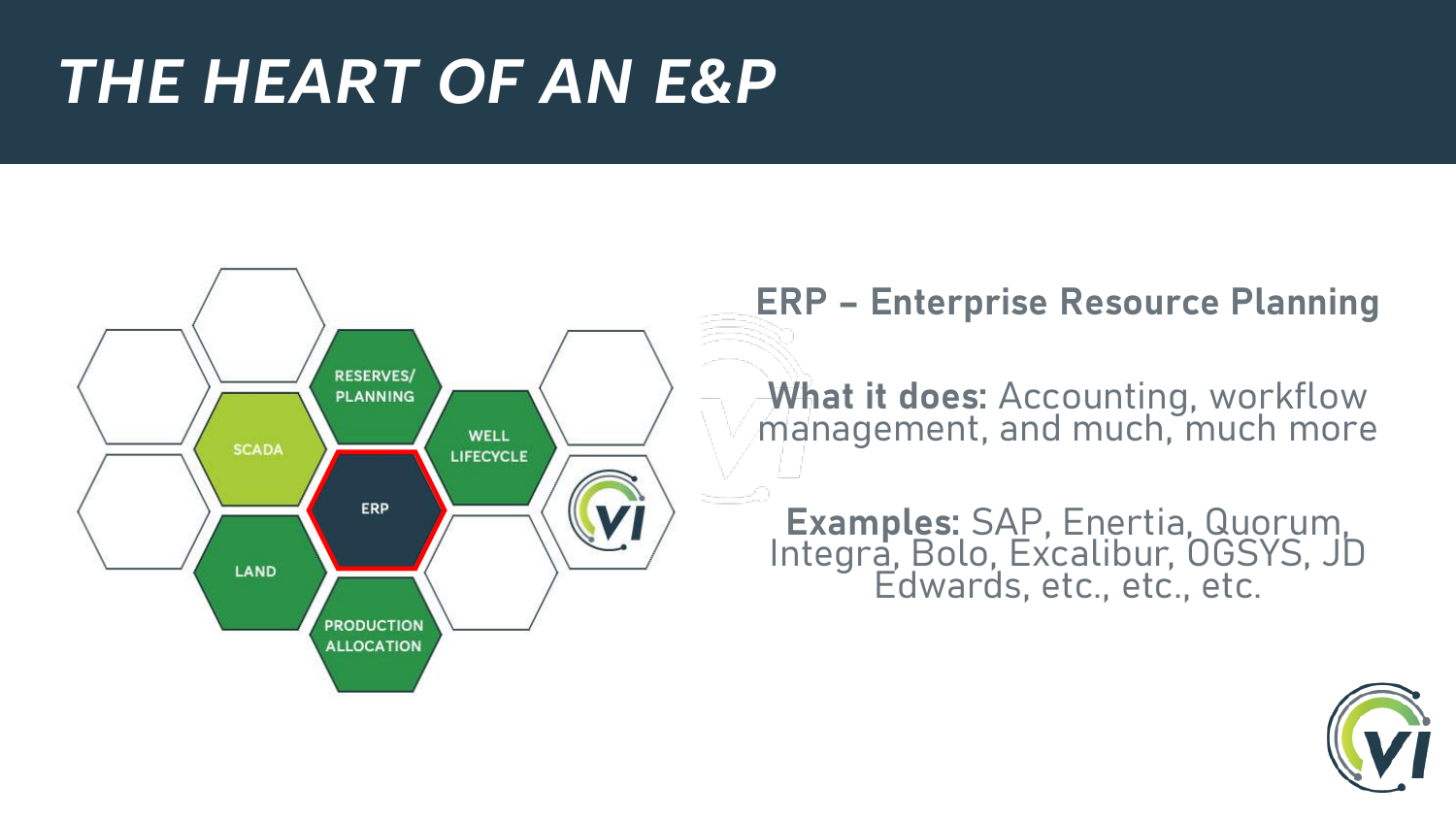## *THE NEXT FOUR*

#### • **Reserves/Planning**

- Forecasts production and expenses for budgets and valuation
- Examples: ARIES, PHDWin, Peep, ComboCurve
- **Well Lifecycle**
	- Tracks wellbore events, equipment, and cost
	- Examples: WellView, OpenWells, WELLEZ

#### • **Production Allocation**

- Turns oilfield data into daily/monthly allocated volumes
- Examples: ProdView, Merrick, Energy Component
- **Land (specific to US/Canada)**
	- Stores mineral leasehold agreements and data
	- Examples: Quorum, Bolo, Excalibur, LandView



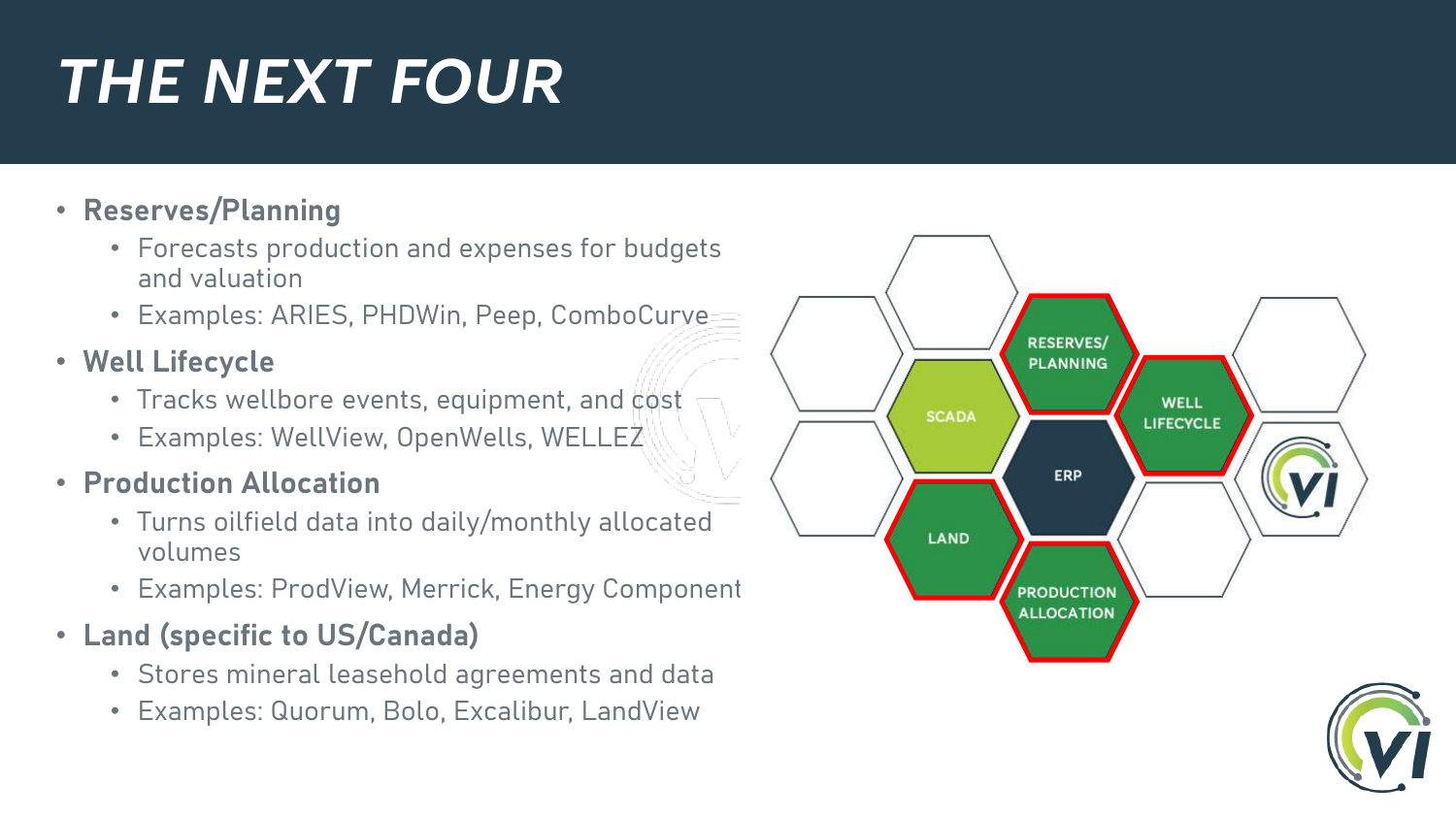#### *SCADA, THE NEWBIE*



#### **SCADA – Supervisory Control and Data Acquisition**

**What it does:** High-frequency data collection and automated facility control

**Examples:** Ignition, WonderWare, CygNet, dozens of others

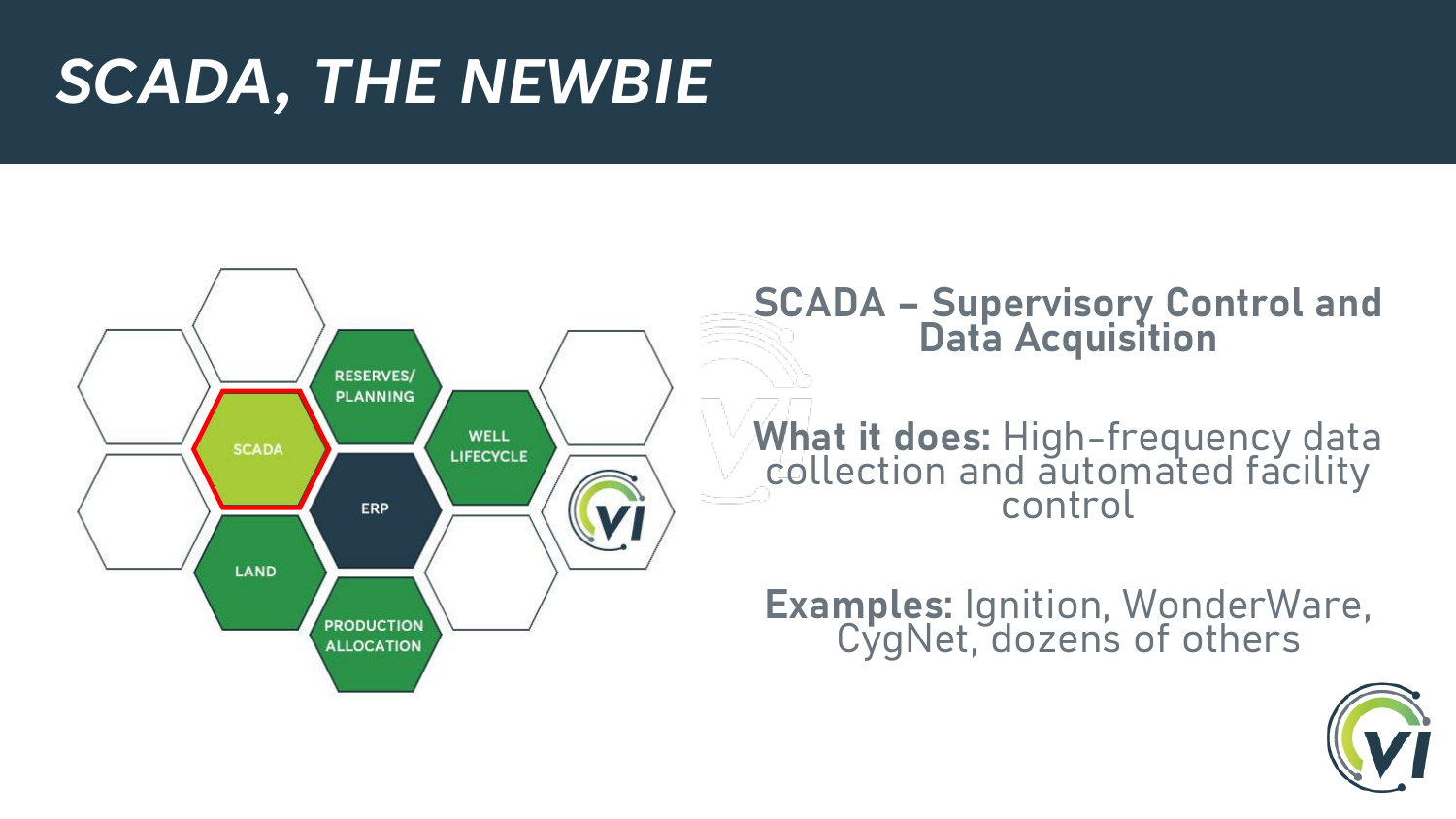# *2021 E&P Software Survey Results*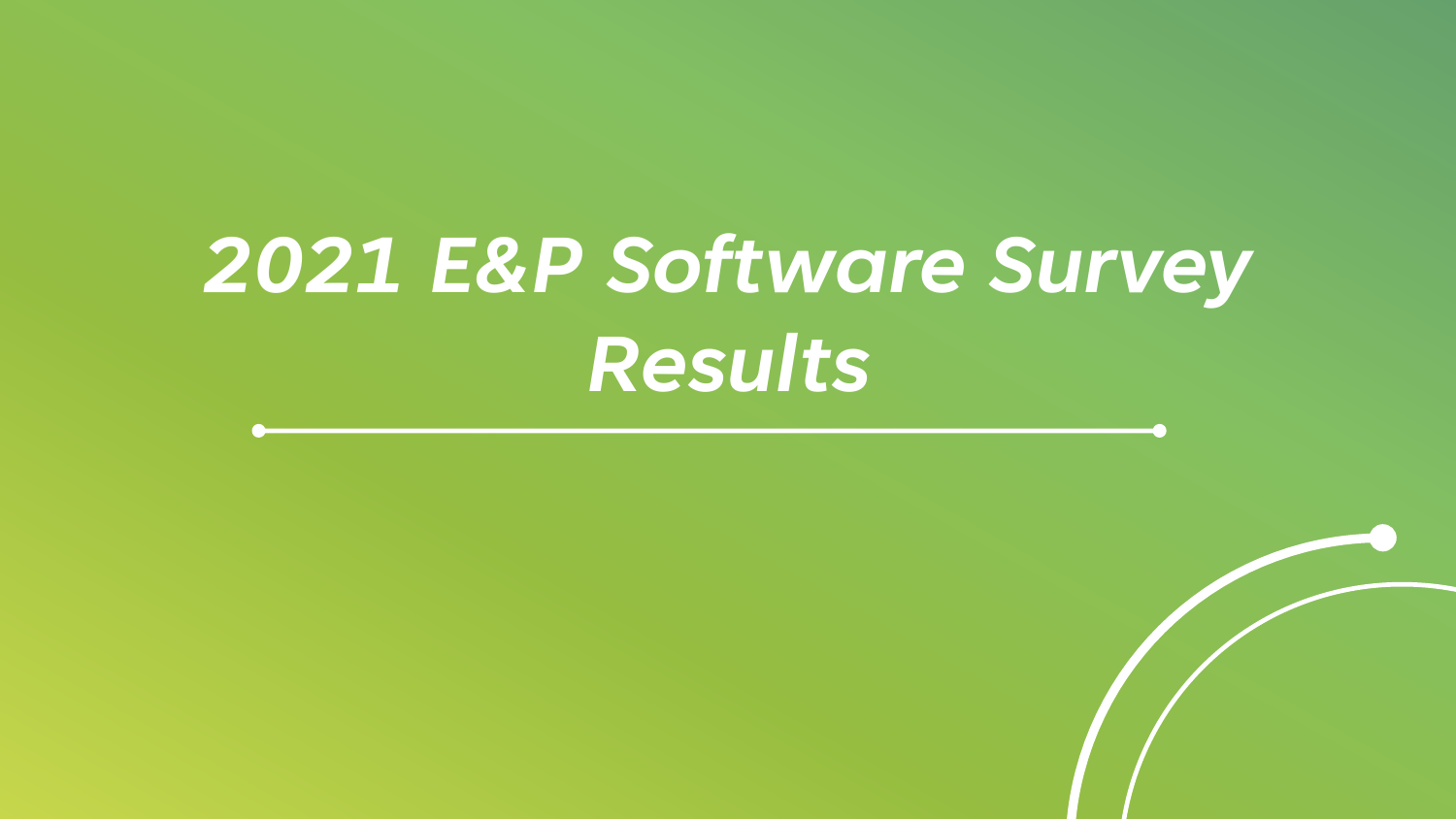## *2021 SOFTWARE SURVEY - SUMMARY*

#### • Three big themes:

- *Compartmentalization – by region, size, business model, etc.*
- *The Long Tail – hundreds of low-utilization tools on the market*
- *Widespread Dissatisfaction – "I hate it, but we use \_\_\_\_\_"*
- Barriers to modernization:
	- High cost of ripping and replacing
	- "We're just about to sell/buy/merge/go bankrupt"
	- Risk aversion
	- Lack of better options

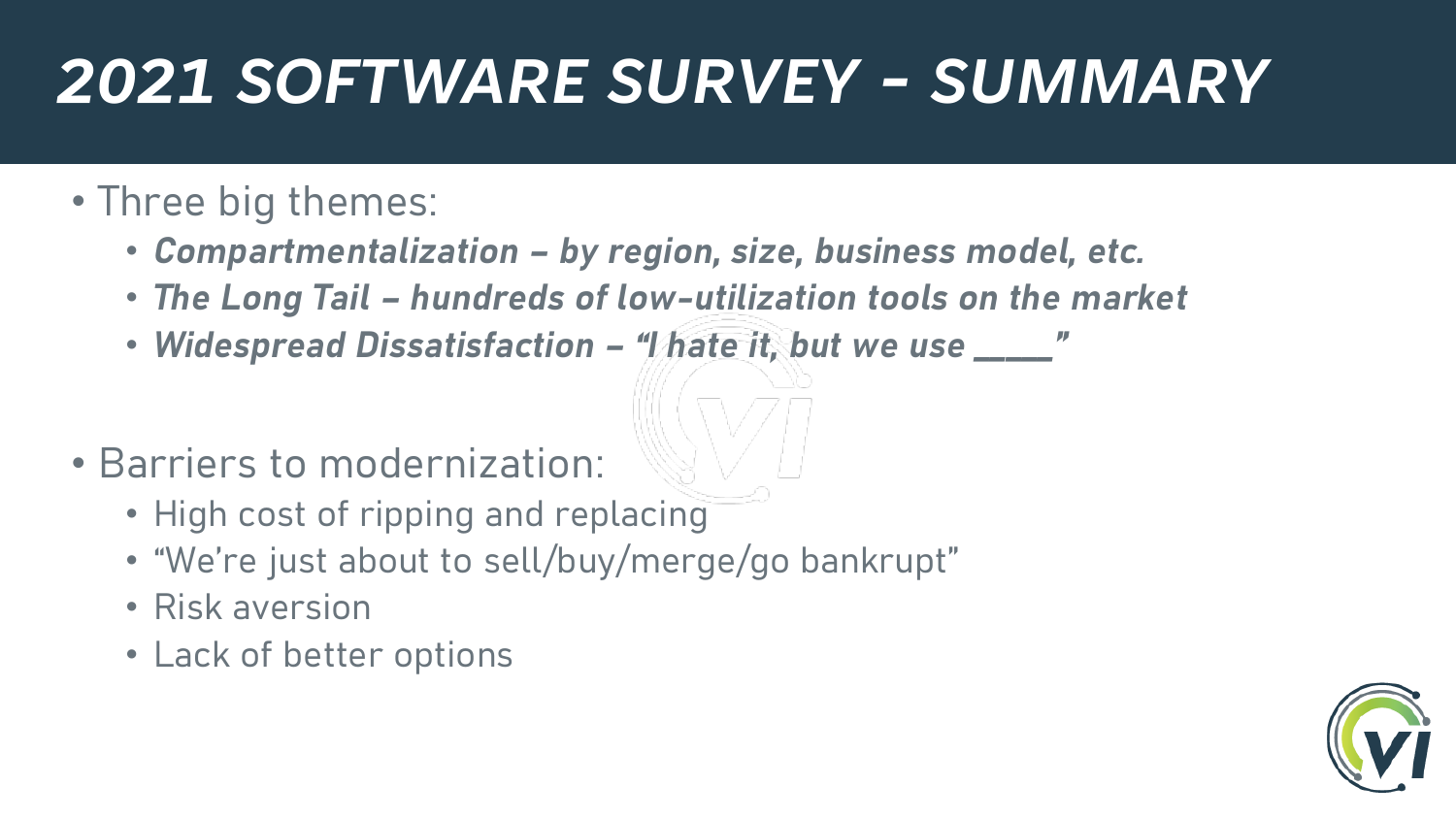## *2021 SOFTWARE SURVEY - SUMMARY*

- 101 participants, ranging from 1-person companies to supermajors
	- Covers ~65% of US-listed public E&Ps
	- Focused on Lower 48, handful from Europe and Canada
- 497 software implementations
	- Several hundred million dollars in annual software spend
	- 75 separate applications

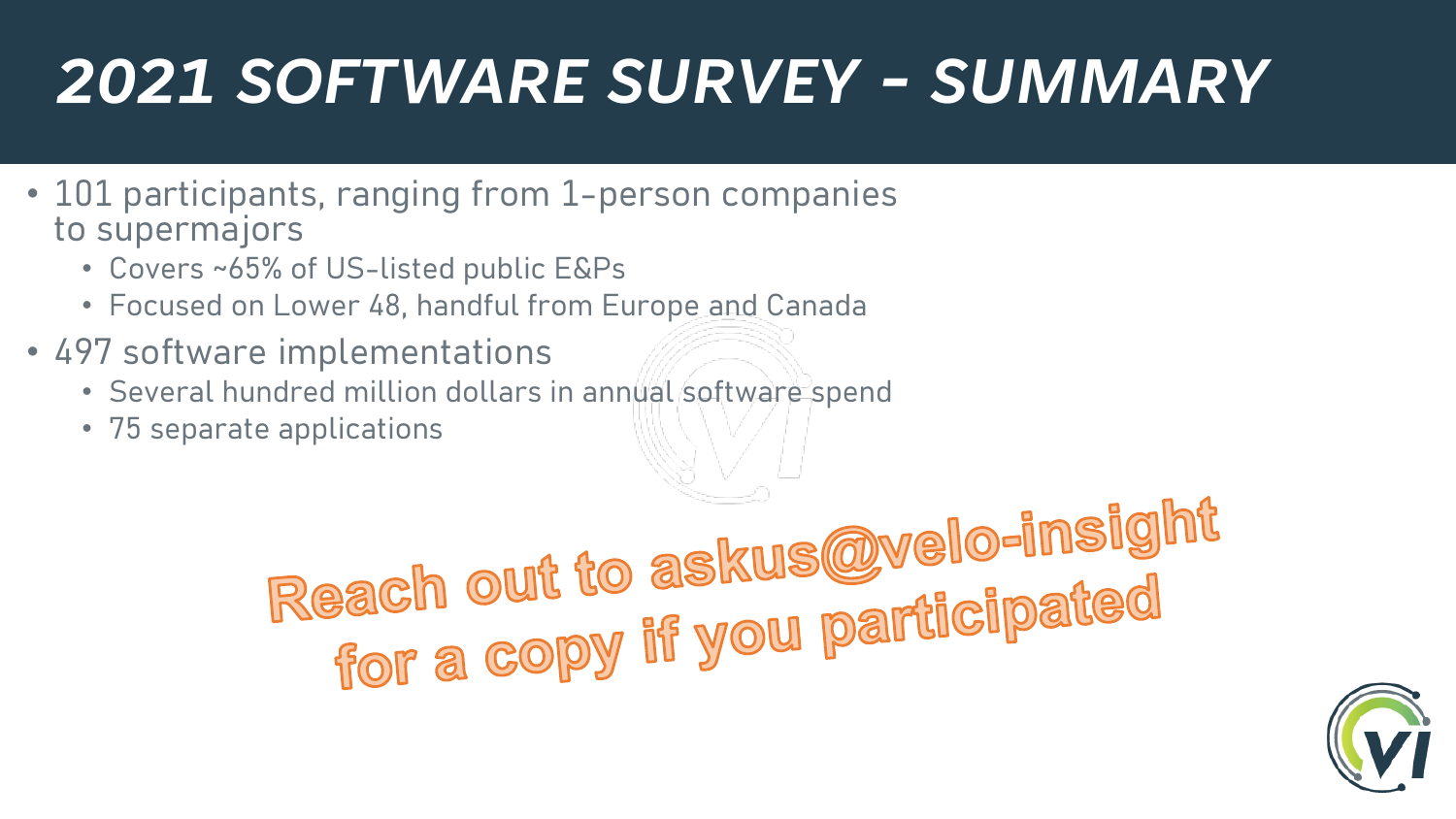

• SAP dominates large-caps, lower end is heavily compartmentalized

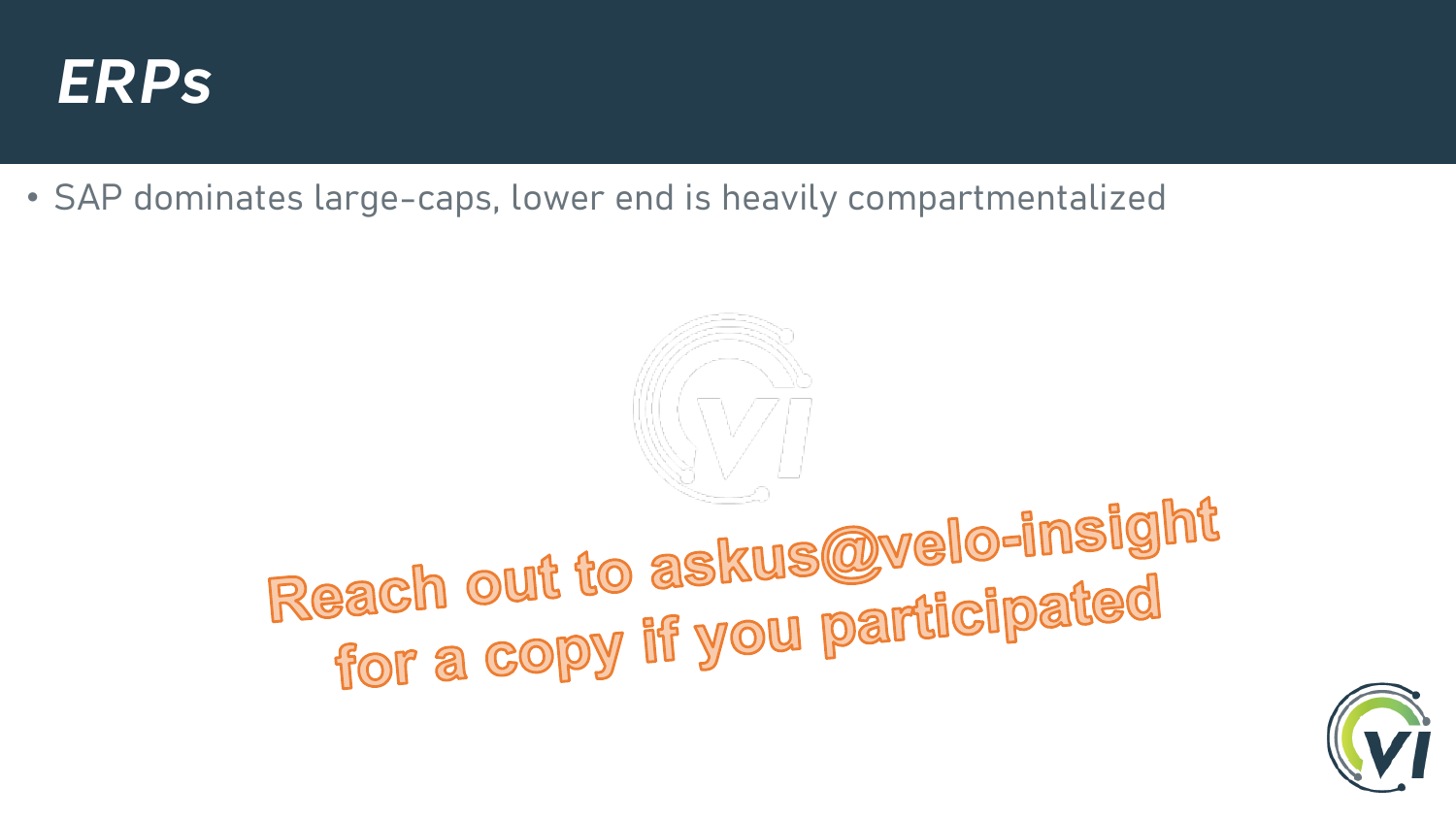## *Reserves/Planning*

- ARIES dominates, but struggles to handle full workload
- Lots of companies using multiple tools to accommodate limitations Enersight, ComboCurve, etc.

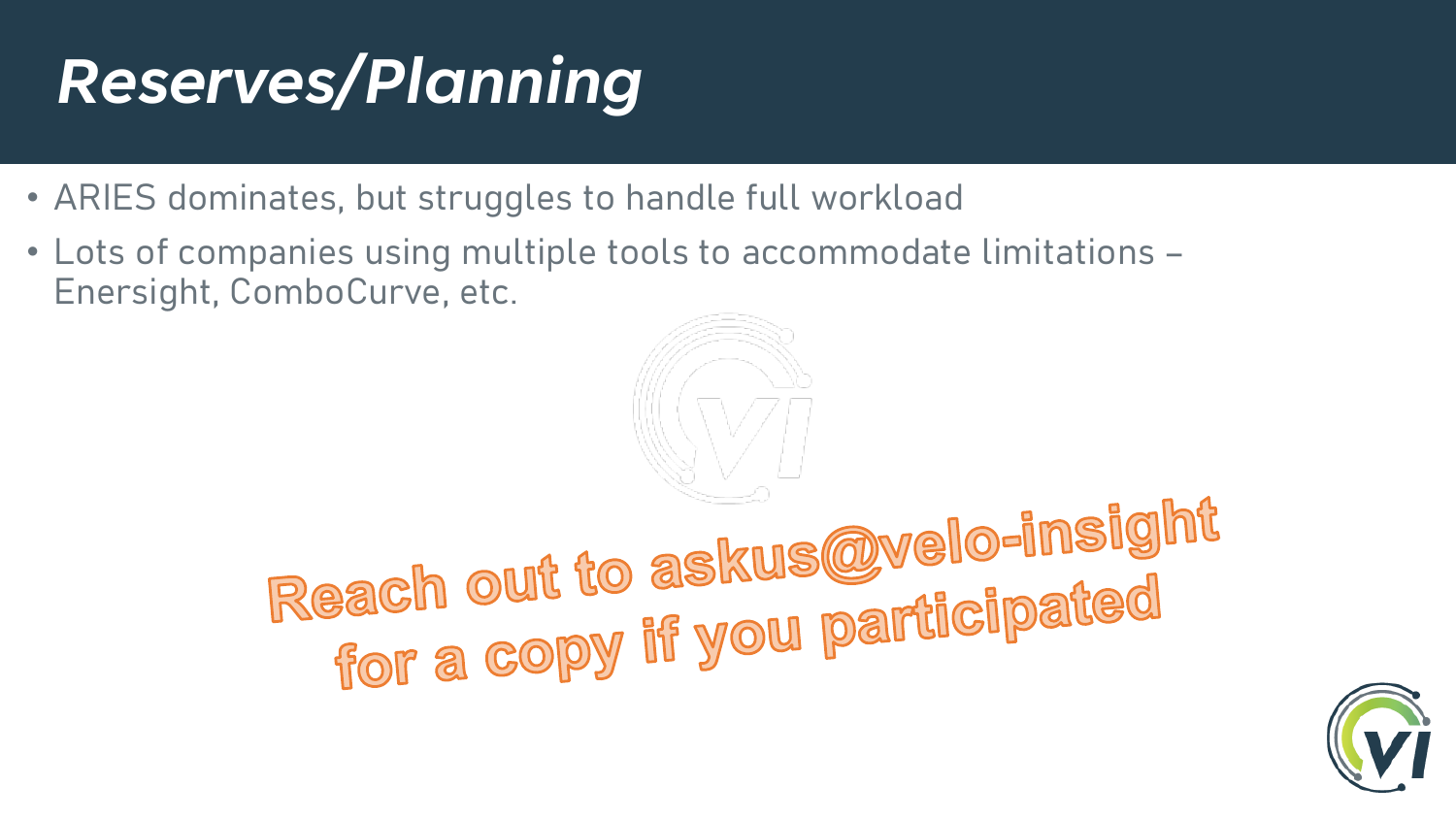## *Production Allocation*

• Merrick, the unloved market monster

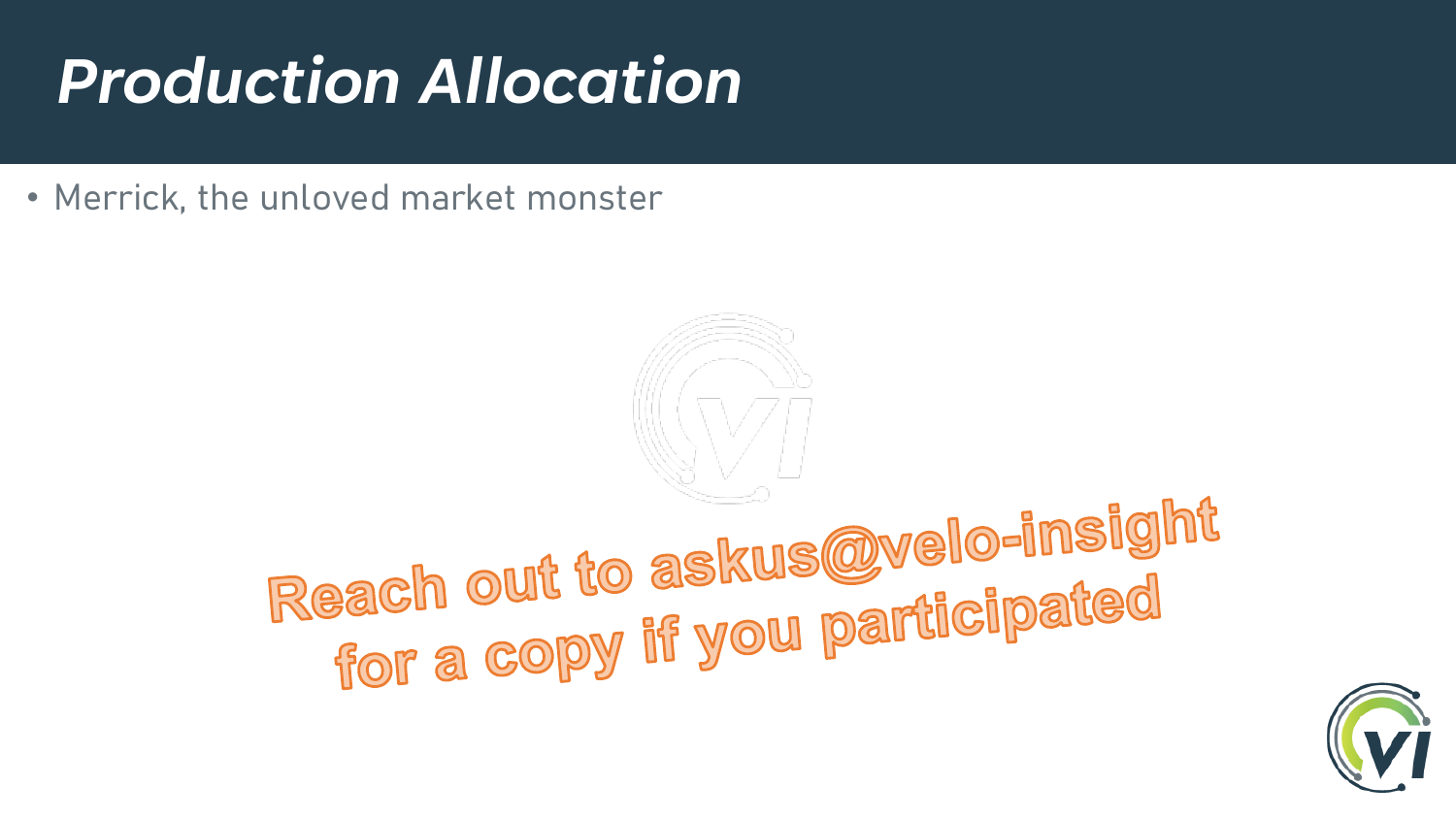## *Well Lifecycle*

• WellView nearly owns this space, with WELLEZ as a common entry-level tool

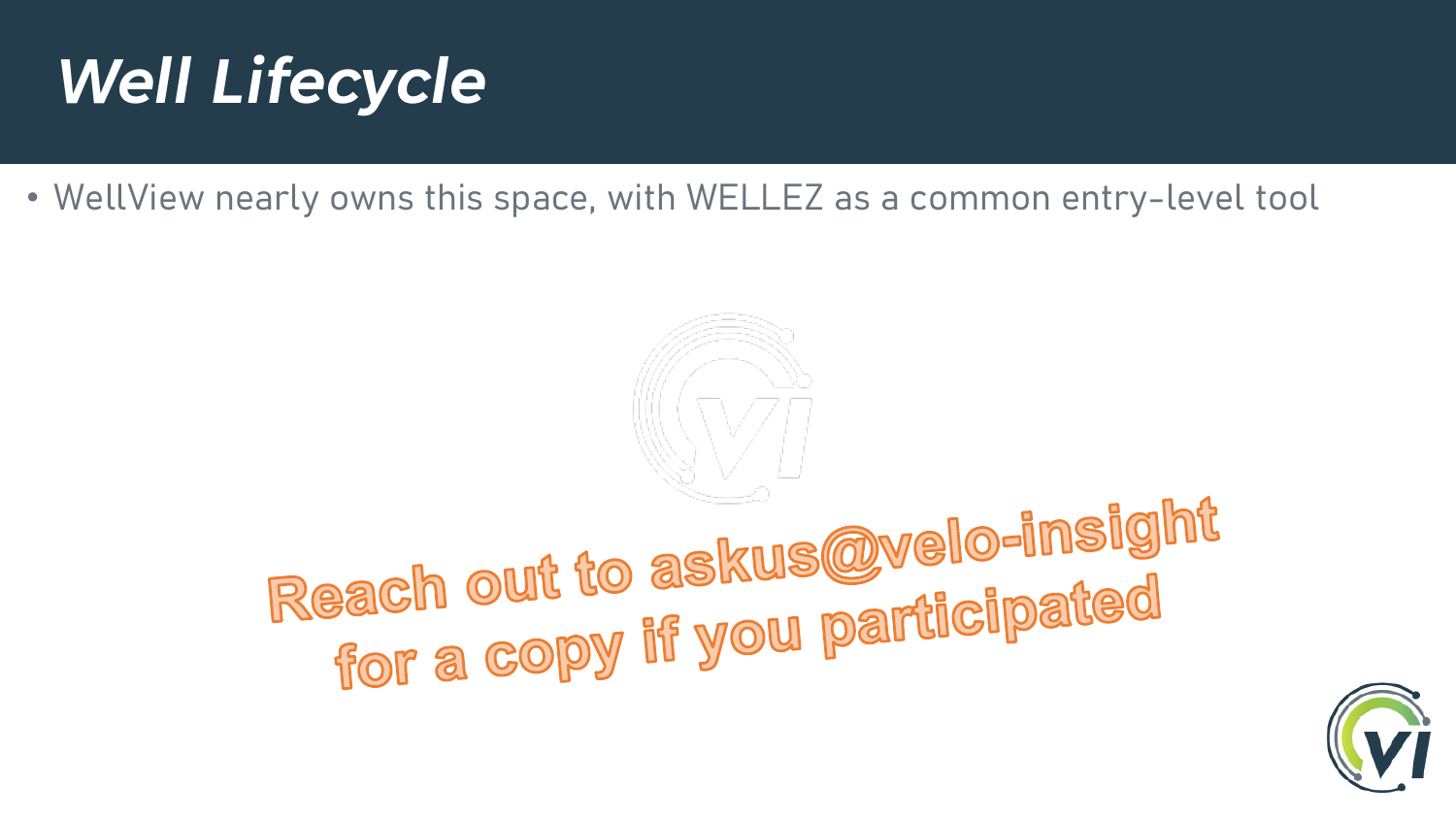

• Lots of spreadsheets in use, Nonop/Mineral buyers are especially unhappy

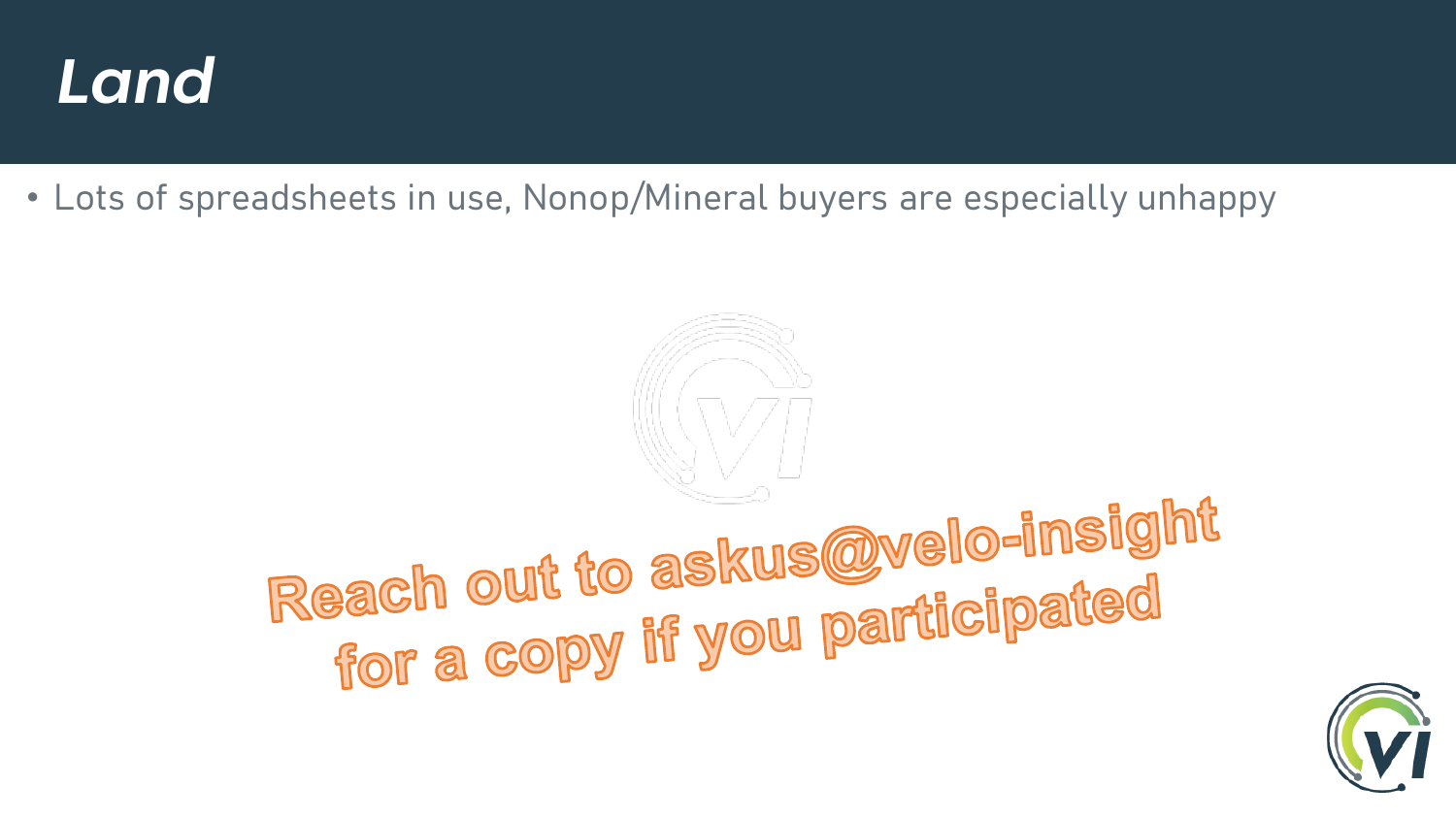

• CygNet dominating large caps, lots of smaller players

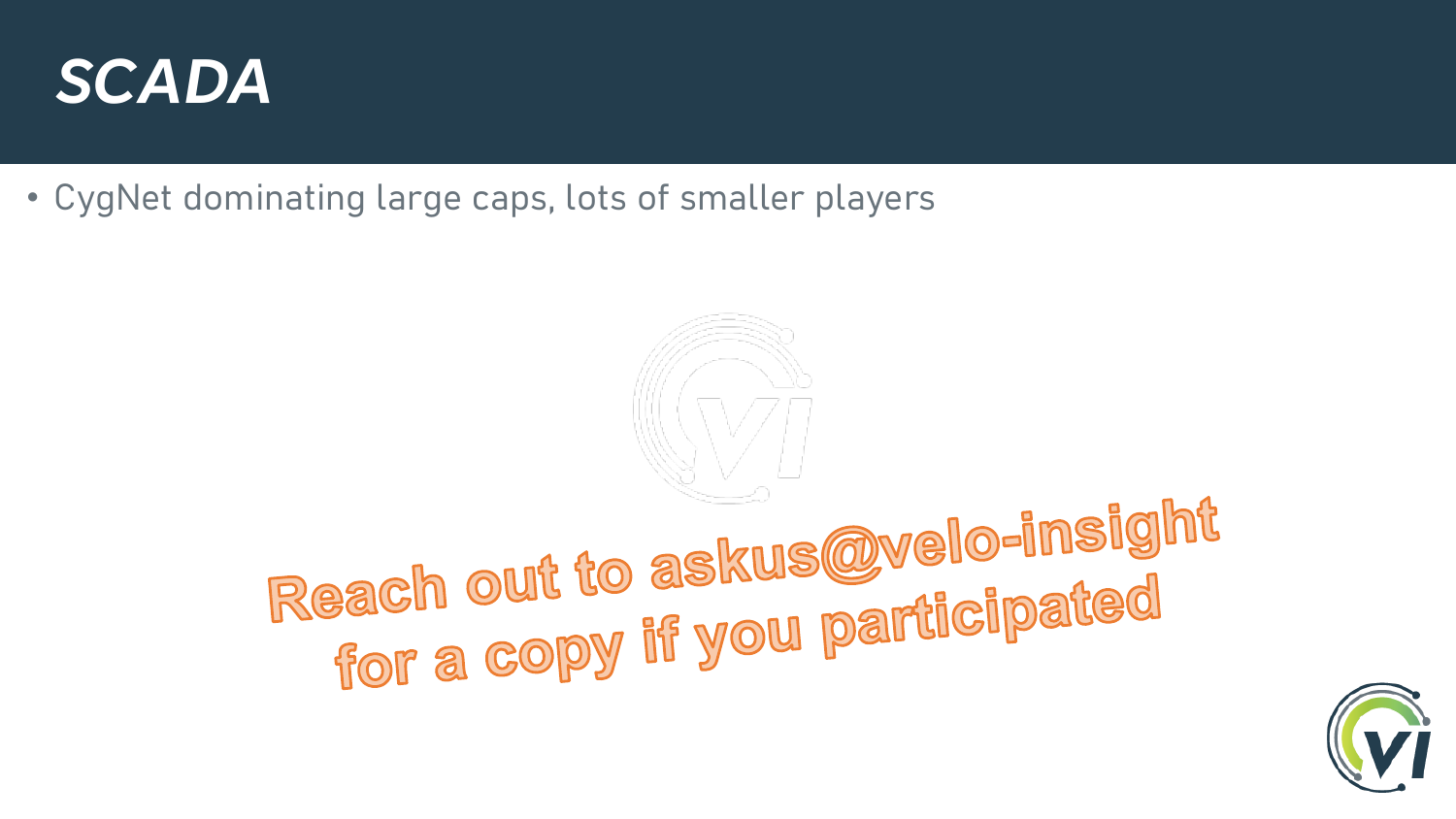## *SELECTION vs. IMPLEMENTATION*



Mercedes E63 AMG Wagon – 4.0L twin-turbo V8, 603 hp



Honda Accord





- **Selection** determines your ceiling
	- Range of features
	- Scalability
	- Flexibility
	- All else equal, you get what you pay for
- **Implementation** determines how close you get to the ceiling (or floor)
	- Fully-utilize all the features
	- Ensure accurate data
	- Integrate with adjacent tools
	- Mostly (90%?) soft costs
- *Functionality is the product of (tool capability) X (implementation quality)*



Ford Pinto